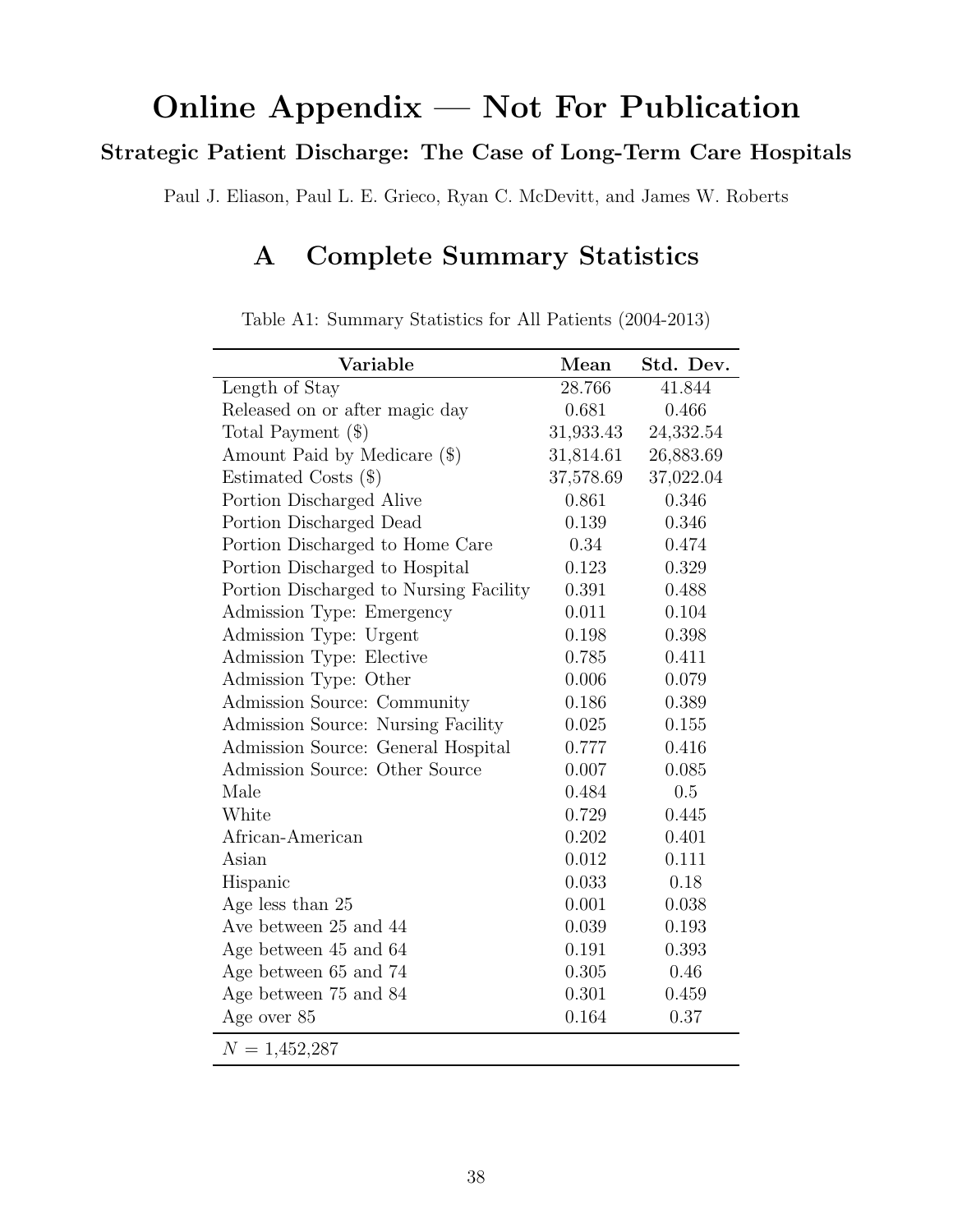| Variable                               | Mean      | Std. Dev. |
|----------------------------------------|-----------|-----------|
| Length of Stay                         | 38.06     | 40.24     |
| Released on or after magic day         | 0.672     | 0.47      |
| Total Payment $(\$)$                   | 57,609.66 | 33,061.67 |
| Amount Paid by Medicare (\$)           | 57,536.17 | 37,143.23 |
| Estimated Costs $(\$)$                 | 67,061.07 | 51,780.64 |
| Portion Discharged Alive               | 0.736     | 0.441     |
| Portion Discharged Dead                | 0.264     | 0.441     |
| Portion Discharged to Home Care        | 0.132     | 0.338     |
| Portion Discharged to Hospital         | 0.166     | 0.372     |
| Portion Discharged to Nursing Facility | 0.437     | 0.496     |
| Admission Type: Emergency              | 0.011     | 0.105     |
| Admission Type: Urgent                 | 0.202     | 0.402     |
| Admission Type: Elective               | 0.781     | 0.414     |
| Admission Type: Other                  | 0.006     | 0.076     |
| Admission Source: Community            | 0.122     | 0.327     |
| Admission Source: Nursing Facility     | 0.013     | 0.115     |
| Admission Source: General Hospital     | 0.857     | 0.35      |
| Admission Source: Other Source         | 0.003     | 0.054     |
| Male                                   | 0.502     | 0.5       |
| White                                  | 0.745     | 0.436     |
| African-American                       | 0.192     | 0.394     |
| Asian                                  | 0.015     | 0.122     |
| Hispanic                               | 0.024     | 0.154     |
| Age less than 25                       | 0.002     | 0.04      |
| Ave between 25 and 44                  | 0.03      | 0.17      |
| Age between 45 and 64                  | 0.187     | 0.39      |
| Age between 65 and 74                  | 0.355     | 0.478     |
| Age between 75 and 84                  | 0.32      | 0.466     |
| Age over 85                            | 0.107     | 0.309     |
| $N = 170, 365$                         |           |           |

Table A2: Summary Statistics for DRG 207 Patients (2004-2013)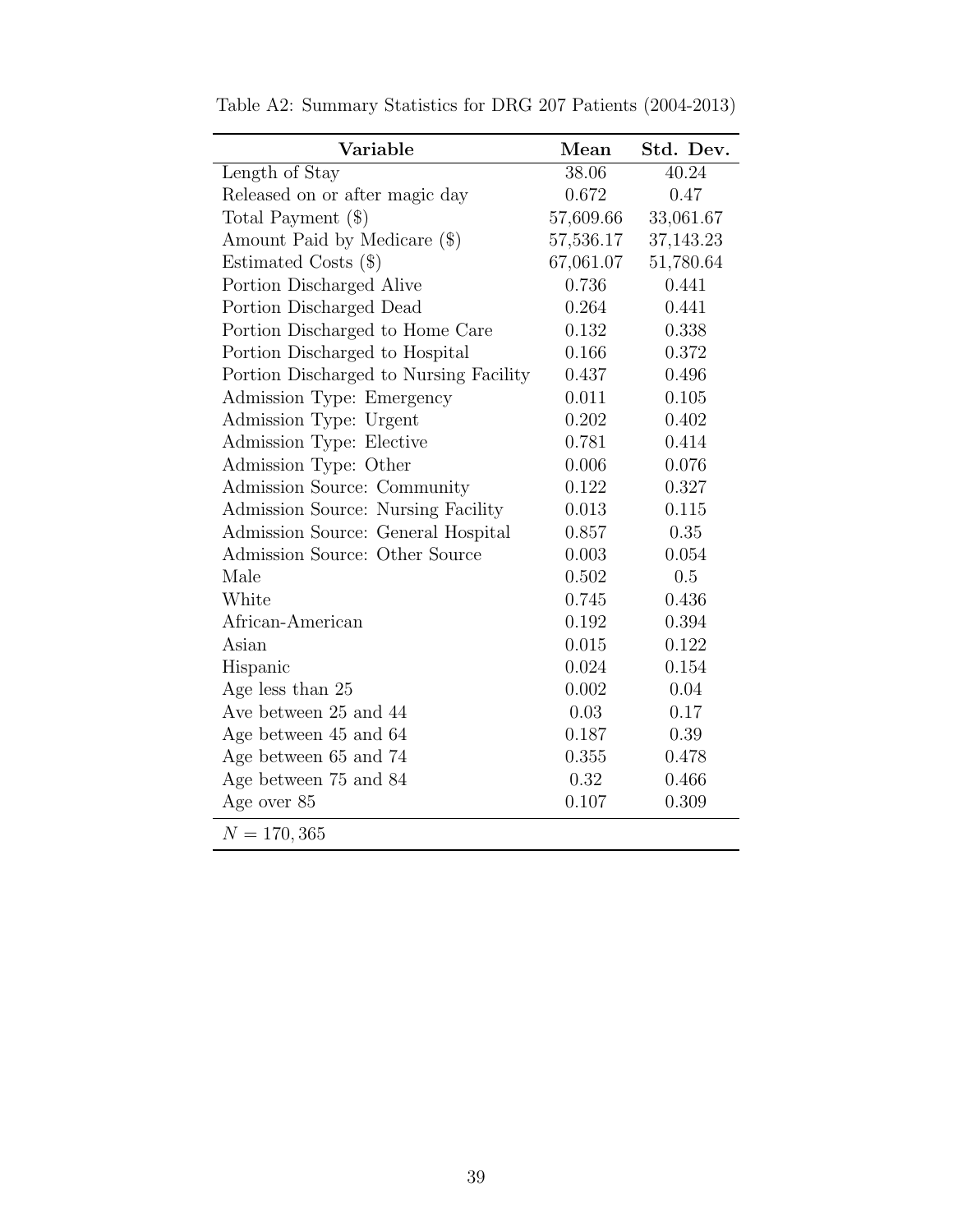|                     | Day before |           |       |            | Diff-in- |            |
|---------------------|------------|-----------|-------|------------|----------|------------|
| Comparison Set      | magic day  | Magic Day | Ratio | $P-value1$ | Ratios   | $P-value2$ |
| Home                | 0.017      | 0.103     | 6.06  | 0.000      |          |            |
| Nursing Facility    | 0.009      | 0.076     | 8.44  | 0.000      | $-2.38$  | 0.010      |
| Acute Care Hospital | 0.016      | 0.024     | 1.5   | 0.001      | 4.56     | 0.000      |
| Death               | 0.018      | 0.019     | 1.06  | 0.517      | 5.01     | 0.000      |
| 2004                | 0.016      | 0.036     | 2.25  | 0.000      | 3.19     | 0.000      |
| 2013                | 0.016      | 0.087     | 5.44  | 0.000      |          |            |
| For-profit          | 0.010      | 0.092     | 9.20  | 0.000      | 4.60     | 0.000      |
| Non-profit          | 0.015      | 0.069     | 4.60  | 0.000      |          |            |
| Select or Kindred   | 0.010      | 0.089     | 8.91  | 0.000      |          |            |
| Other               | 0.013      | 0.073     | 5.62  | 0.000      | 3.29     | 0.000      |
| Before Acquisition  | 0.014      | 0.087     | 6.21  | 0.000      |          |            |
| After Acquisition   | 0.007      | 0.106     | 15.14 | 0.000      | 8.93     | 0.000      |
| Co-located          | 0.012      | 0.101     | 8.42  | 0.000      |          |            |
| Not Co-located      | 0.011      | 0.073     | 6.64  | 0.000      | 1.78     | 0.074      |

Table A3: Share of discharges on the magic day and the preceding day

Note: P-values from Wald tests of nonlinear hypotheses. Difference-in-ratios for nursing facility, acute-care hospital, and death discharges are all with respect to home discharges. Except for the discharge destination rows, the statistics include hospital stays ending in discharge to home or nursing facility care.

<sup>1</sup> P-value under the null hypothesis that the ratio is equal to one.

<sup>2</sup> P-value under the null hypothesis that the difference-in-ratios equals zero.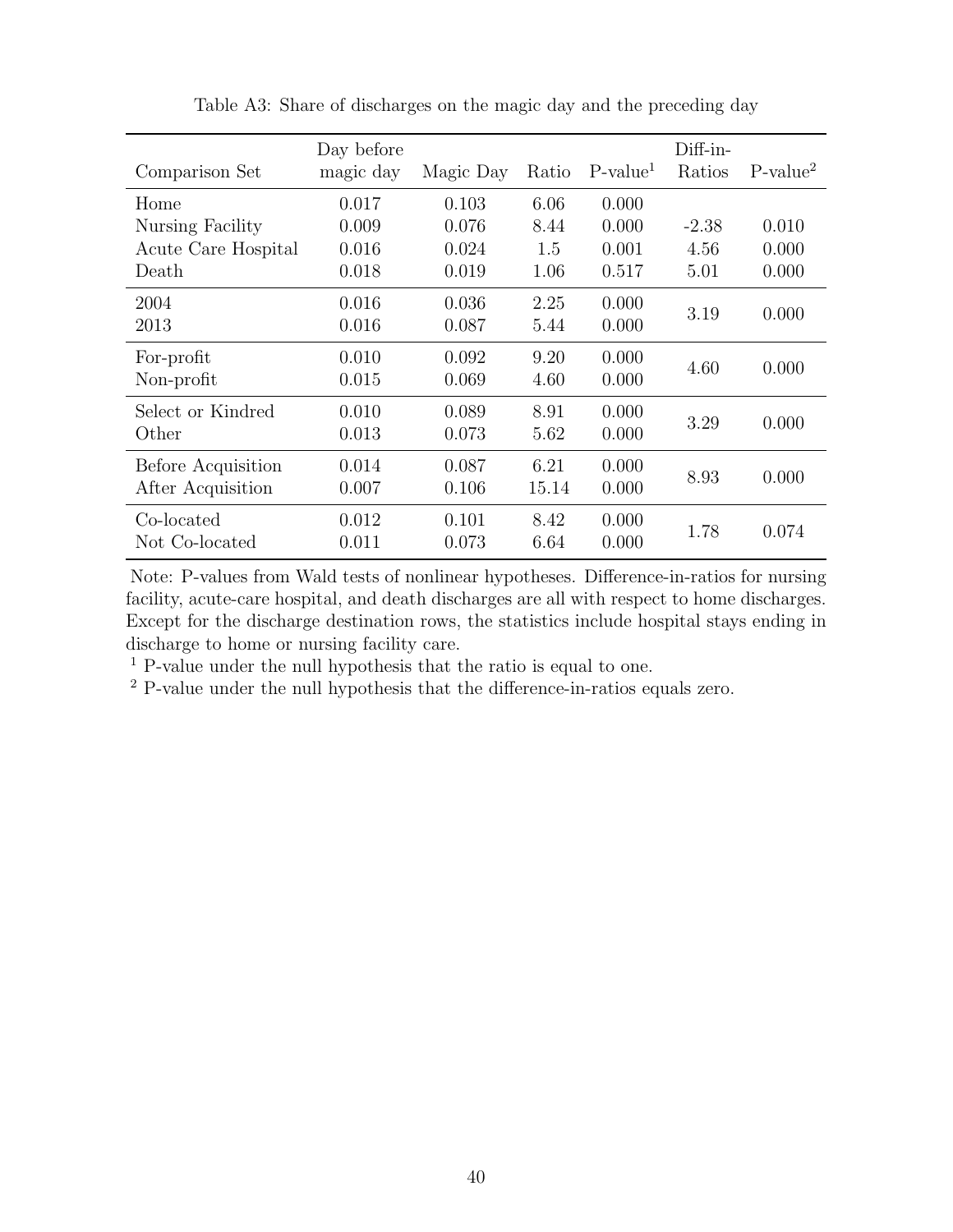|                                                                                         |                                             |                                                     |                                                     |                                                                |                                                     | DRG                                                         |                                                                     |                                                             |                                                             |                                                             |
|-----------------------------------------------------------------------------------------|---------------------------------------------|-----------------------------------------------------|-----------------------------------------------------|----------------------------------------------------------------|-----------------------------------------------------|-------------------------------------------------------------|---------------------------------------------------------------------|-------------------------------------------------------------|-------------------------------------------------------------|-------------------------------------------------------------|
|                                                                                         | 177                                         | 189                                                 | $\overline{0}0$                                     | 193                                                            | 70Z                                                 | 539                                                         | 592                                                                 | 871                                                         | 949                                                         | Pooled                                                      |
| Mean length of stay                                                                     | 25.3                                        | 26.4                                                | 21.0                                                | 22.3                                                           | 42.4                                                | 33.2                                                        | 30.4                                                                | <b>26.0</b>                                                 | 24.2                                                        | 30.0                                                        |
| Standard deviation                                                                      | (12.6)                                      | (20.2)                                              | (10.0)                                              | (12.2)                                                         | (24.1)                                              | (15.0)                                                      | (16.6)                                                              | (14.1)                                                      | (18.1)                                                      | (19.6)                                                      |
|                                                                                         |                                             |                                                     |                                                     | Payment and Cost Estimates (in                                 |                                                     | କ                                                           |                                                                     |                                                             |                                                             |                                                             |
| Mean daily payments                                                                     | 1,186                                       | 1,245                                               | 1,139                                               | 1,124                                                          | $1,\!639$                                           | 1,013                                                       | 974                                                                 | 1,100                                                       | 981                                                         | 1,249                                                       |
| Mean full payments                                                                      | 33,466                                      | 39,929                                              | 27,289                                              | 28,401                                                         | 7,8749                                              | 36,334                                                      |                                                                     | 33,307                                                      | 27,153                                                      | 44,626                                                      |
| Mean magic day payments                                                                 | 9,116                                       | 1,3264                                              | 8,087                                               | 7,846                                                          | 33,562                                              |                                                             | 33,594<br>11,765                                                    | 12,356                                                      | 9,488                                                       | 16,308                                                      |
| Mean daily cost est.                                                                    | 1,267                                       | 1,341                                               | 1,191                                               | $1,184$                                                        | 1,689                                               | $8,857$<br>1,081                                            | $1,026$                                                             | 1,179                                                       | 1,098                                                       | 1,319                                                       |
|                                                                                         |                                             |                                                     |                                                     | Discharge Type                                                 |                                                     |                                                             |                                                                     |                                                             |                                                             |                                                             |
| Discharged alive                                                                        | 0.84                                        | 0.83                                                | 0.89                                                | 0.85                                                           |                                                     | 0.94                                                        |                                                                     | 0.83                                                        | 0.95                                                        | 0.82                                                        |
| Discharged to home                                                                      | 0.29                                        | $0.29$<br>$0.11$                                    | 0.54                                                | 0.39                                                           | $\begin{array}{c} 0.73 \\ 0.13 \\ 0.16 \end{array}$ | $0.41$<br>$0.13$                                            | $\begin{array}{c} 0.87 \\ 0.30 \\ 0.12 \end{array}$                 |                                                             |                                                             |                                                             |
| Discharged to hospital                                                                  | 0.09                                        |                                                     | 0.08                                                | 0.09                                                           |                                                     |                                                             |                                                                     | $0.28$<br>$0.10$<br>$0.44$                                  | $0.41$<br>$0.14$                                            | $0.28$<br>$0.12$<br>$0.40$                                  |
| Discharged to nursing facility                                                          | 0.46                                        | 0.42                                                | 0.26                                                | 0.37                                                           | 0.44                                                | 0.39                                                        | 0.44                                                                |                                                             | 0.39                                                        |                                                             |
|                                                                                         |                                             |                                                     |                                                     | LTCH Type                                                      |                                                     |                                                             |                                                                     |                                                             |                                                             |                                                             |
| For-profit, HwH                                                                         | 0.14                                        | 717                                                 |                                                     |                                                                |                                                     |                                                             |                                                                     |                                                             |                                                             |                                                             |
| For-profit, standalone                                                                  | $\begin{array}{c} 0.61 \\ 0.07 \end{array}$ |                                                     | $\begin{array}{c} 0.14 \\ 0.57 \\ 0.05 \end{array}$ | $\begin{array}{c} 0.12 \\ 0.63 \\ 0.06 \end{array}$            |                                                     |                                                             |                                                                     |                                                             |                                                             |                                                             |
| Non-profit, HwH                                                                         |                                             | $\begin{array}{c} 0.56 \\ 0.08 \\ 0.18 \end{array}$ |                                                     |                                                                | $0.500$<br>$0.500$<br>$0.18$                        | $\begin{array}{c} 0.17 \\ 0.54 \\ 0.10 \\ 0.18 \end{array}$ | $\begin{array}{c} 0.18 \\ 0.58 \\ 0.0 \\ 0.0 \\ 0.0 \\ \end{array}$ | $\begin{array}{c} 0.13 \\ 0.67 \\ 0.06 \\ 0.16 \end{array}$ | $\begin{array}{c} 0.17 \\ 0.56 \\ 0.03 \\ 0.14 \end{array}$ | $\begin{array}{c} 0.17 \\ 0.57 \\ 0.07 \\ 0.24 \end{array}$ |
| Non-profit, standalone                                                                  | 0.17                                        |                                                     | 0.23                                                | 0.18                                                           |                                                     |                                                             |                                                                     |                                                             |                                                             |                                                             |
| $N^1$                                                                                   | 38,318                                      | 71,563                                              | 28,139                                              | 26,492                                                         | 90,755                                              | 18,923                                                      | 36,669                                                              | 50,494                                                      | 16,160                                                      | 377,513                                                     |
| model in Section 5. See Table A7 for<br><sup>1</sup> This count includes hospital stays |                                             |                                                     | the descriptions on these DRGs                      | that result in a discharge to home care or a nursing facility. |                                                     |                                                             |                                                                     |                                                             |                                                             | This is the sample we use to estimate the                   |

| くりし<br>l<br>֠<br>CHOCHOOR CALL<br>ׇ֒<br>Ì                                                                                                                                     |
|-------------------------------------------------------------------------------------------------------------------------------------------------------------------------------|
| ļ<br>י<br>י<br>١<br>$\overline{1}$<br>$\overline{a}$<br>i<br>i                                                                                                                |
| i<br>$\mathfrak{h}$                                                                                                                                                           |
| ֖֖֖ׅׅ֚֚֚֚֚֚֚֚֚֡֬֝֓֕֓֕֓֡֬֝֬֝֬֓֬֝֬֝֓֞֬֝֬֓֝֬<br>ì                                                                                                                                |
| <b>MON DO PORTA</b><br>֖֖֖֖֖֖֧ׅׅׅׅ֖֧֧ׅ֚֚֚֚֚֚֚֚֚֚֚֚֚֚֚֚֚֚֚֚֚֚֚֬֝֝֬֝֬֓֝֓֞֝֬֓֬֝֓֬֝֓֬֝֬<br>֖֖֖֖֖֖֖֧ׅ֖ׅ֪ׅ֖֧ׅ֪ׅ֖֧֖֖֧֪֪֪ׅ֪֪֪֧֪ׅ֧֪ׅ֪֪֪֧֪ׅ֧֚֚֚֚֚֚֚֚֚֚֚֚֚֚֚֚֚֚֚֚֚֚֚֚֚֚֚֚֚֚֬֝֝֝֬֝֓֞<br>l |
| ֧֦֧֦֧֦֧֦֧֦֧֦֧֦֧֦֧֦֧֦֧֦֧֦֧֦֧֦֧֚֬<br>I                                                                                                                                          |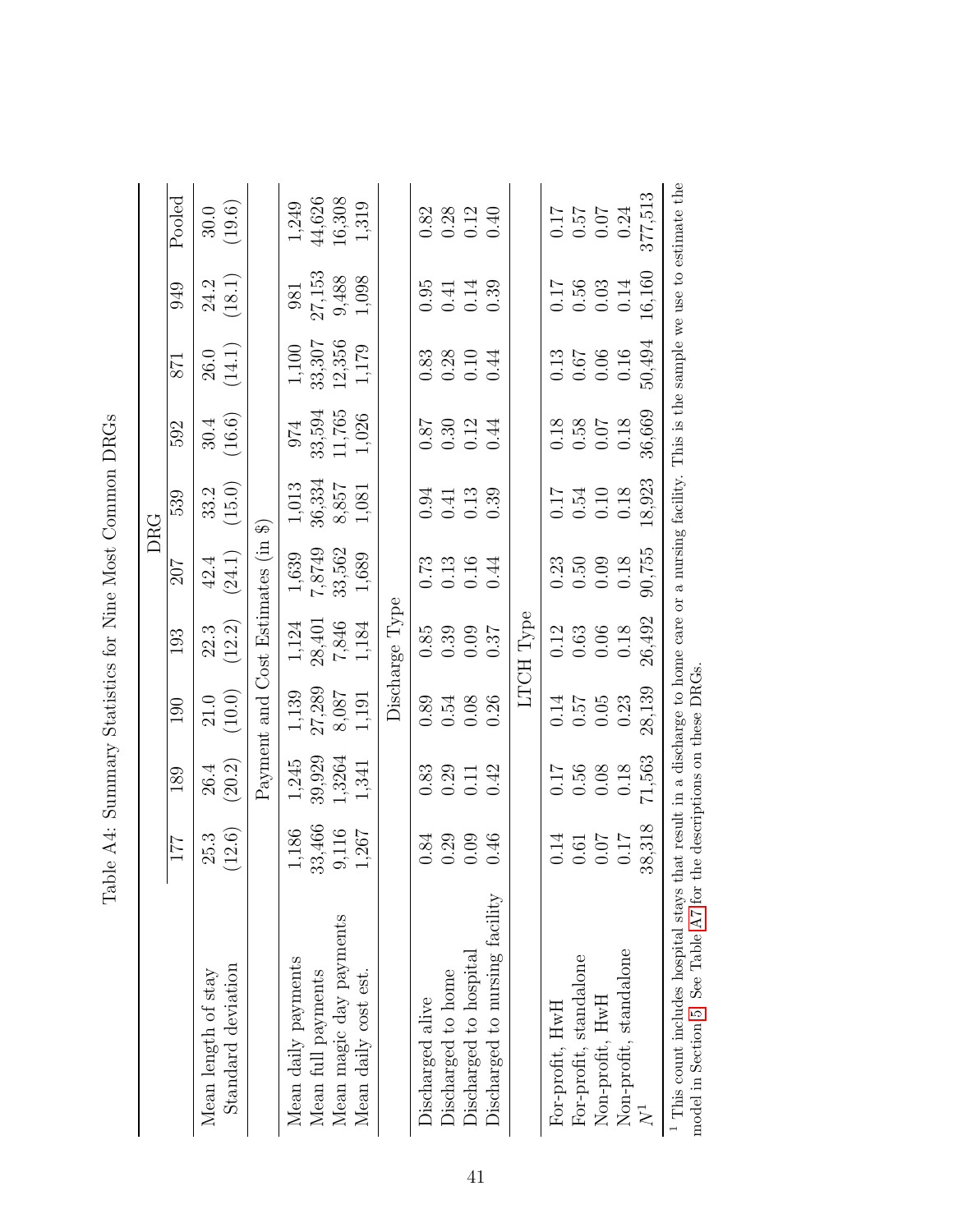|                        |        | 25th                           |        | 75th       |
|------------------------|--------|--------------------------------|--------|------------|
|                        | Mean   | Percentile                     | Median | Percentile |
|                        |        | Panel A: Per-diem rate         |        |            |
| Overall                | 1,249  | 1,050                          | 1,195  | 1,414      |
| For-profit, HwH        | 1,235  | 1,005                          | 1,179  | 1,480      |
| For-profit, standalone | 1,228  | 1,043                          | 1,178  | 1,368      |
| Non-profit, HwH        | 1,280  | 1,055                          | 1,220  | 1,503      |
| Non-profit, standalone | 1,317  | 1,117                          | 1,257  | 1,507      |
| Select                 | 1,250  | 1,024                          | 1,206  | 1,482      |
| Kindred                | 1,232  | 1,049                          | 1,187  | 1,377      |
| Other                  | 1,257  | 1,058                          | 1,198  | 1,405      |
|                        |        | Panel B: Full LTCH PPS payment |        |            |
| Overall                | 44,626 | 30,938                         | 35,155 | 61,702     |
| For-profit, HwH        | 46,876 | 30,517                         | 35,195 | 72,845     |
| For-profit, standalone | 43,817 | 31,318                         | 35,208 | 43,111     |
| Non-profit, HwH        | 44,177 | 33,746                         | 33,746 | 68,396     |
| Non-profit, standalone | 45,256 | 30,853                         | 35,302 | 63,558     |
| Select                 | 47,480 | 31,310                         | 35,577 | 73,571     |
| Kindred                | 46,358 | 33,097                         | 36,889 | 59,953     |
| Other                  | 42,661 | 30,092                         | 34,059 | 42,658     |
|                        |        | Panel C: Magic day payments    |        |            |
| Overall                | 16,308 | 8,742                          | 12,450 | 22,710     |
| For-profit, HwH        | 17,763 | 8,965                          | 13,529 | 29,478     |
| For-profit, standalone | 16,351 | 9,209                          | 12,630 | 20,749     |
| Non-profit, HwH        | 14,437 | 7,018                          | 11,352 | 23,111     |
| Non-profit, standalone | 15,536 | 7,918                          | 11,127 | 24,193     |
| Select                 | 18,114 | 9,592                          | 13,742 | 30,162     |
| Kindred                | 18,448 | 10,666                         | 14,591 | 25,715     |
| Other                  | 14,555 | 7,763                          | 11,234 | 18,895     |
| $N = 377,513$          |        |                                |        |            |

Table A5: Per-diem estimates (in \$)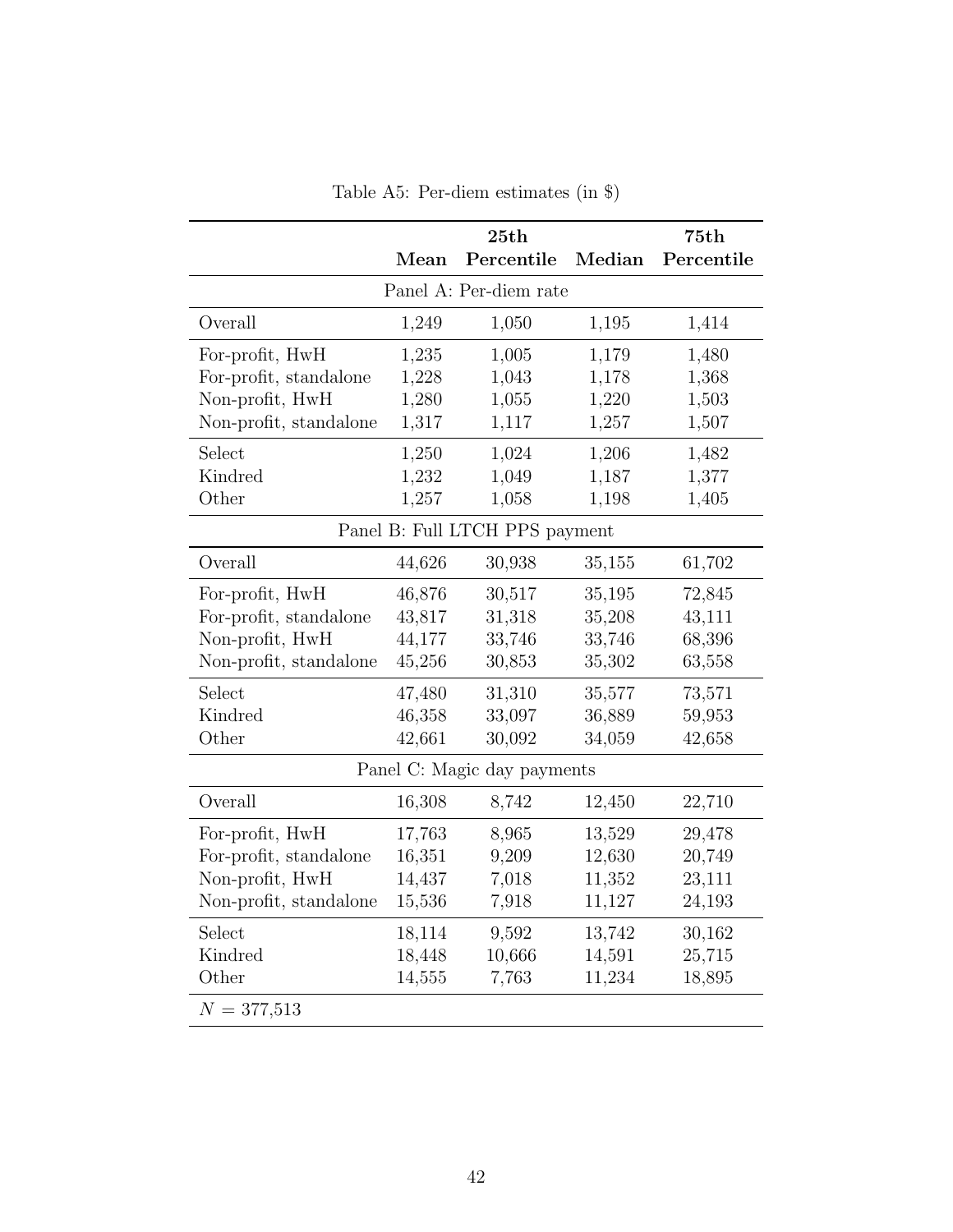|                        |       | 25th       |        | 75th       |
|------------------------|-------|------------|--------|------------|
|                        | Mean  | Percentile | Median | Percentile |
| Overall                | 1,319 | 1,075      | 1,280  | 1,526      |
| For-profit, HwH        | 1,266 | 1,003      | 1,237  | 1,501      |
| For-profit, standalone | 1,300 | 1,078      | 1,267  | 1,488      |
| Non-profit, HwH        | 1,398 | 1,100      | 1,365  | 1,640      |
| Non-profit, standalone | 1,401 | 1,135      | 1,372  | 1,631      |
| Select                 | 1,279 | 1,028      | 1,267  | 1,497      |
| Kindred                | 1,293 | 1,078      | 1,253  | 1,487      |
| Other                  | 1,348 | 1,089      | 1,301  | 1,558      |
| $N = 377,513$          |       |            |        |            |

Table A6: Average daily cost estimates (in \$)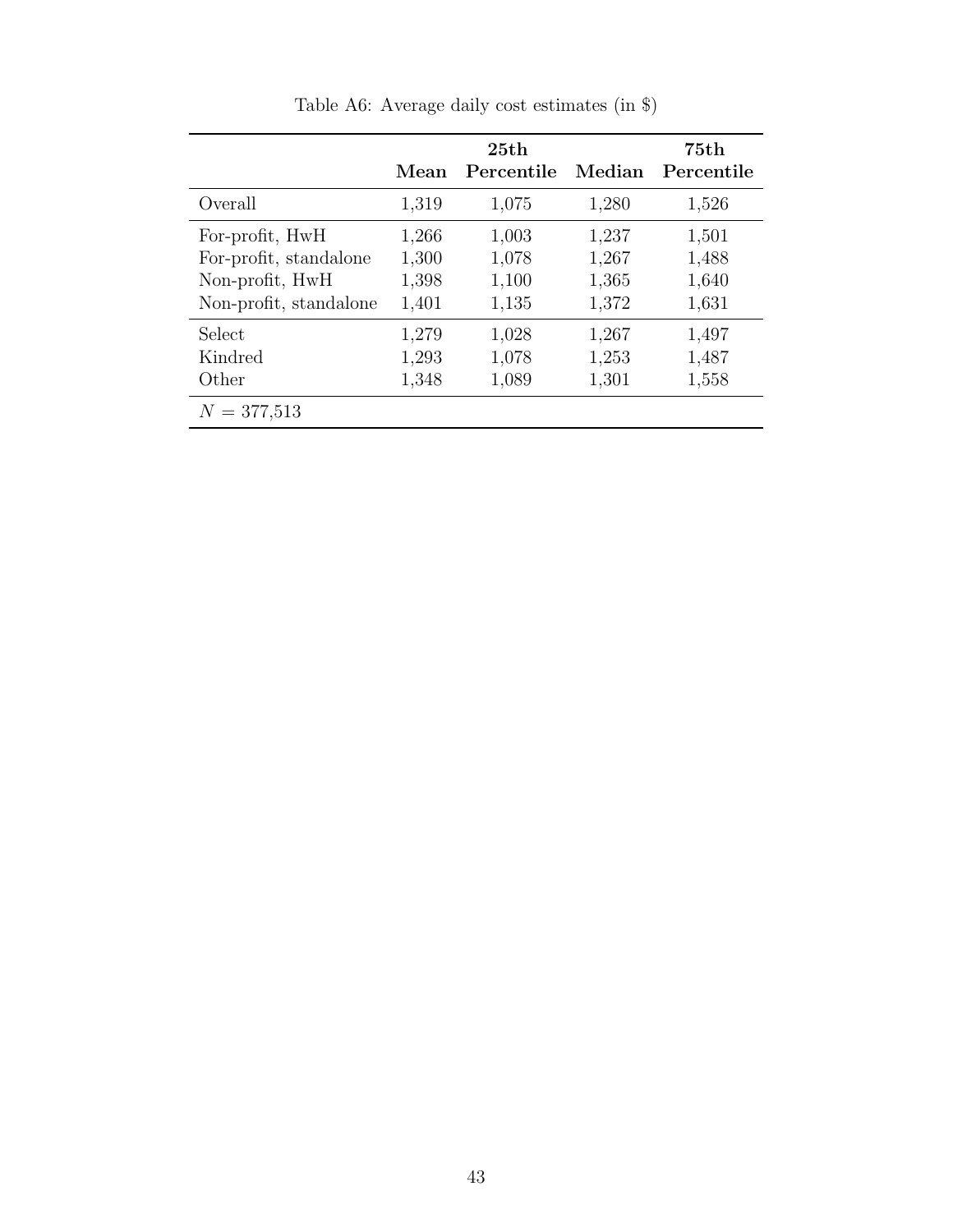### B Other DRGs

While our paper at times focuses on DRG 207, in this appendix we extend the analysis to other DRGs, summarized above in Appendix A. Our structural estimation uses the nine most common DRGs in order to increase the variation in magic days in the data. Table A7 describes each of these DRGs. Figure A1 plots discharge patterns for the next three most common DRGs after DRG 207 in 2004 and 2013, along with their respective SSO thresholds. Figure A2 plots realized Medicare payments and discharge patterns that suggest other DRGs have similar discharge practices.

#### Table A7: DRG Descriptions

| <b>DRG</b> | Description                                                                                      |
|------------|--------------------------------------------------------------------------------------------------|
| 177        | Respiratory infections and inflammations with<br>major complicating conditions                   |
| 189        | Pulmonary edema and respiratory failure                                                          |
| 190        | Chronic obstructive pulmonary disease with major<br>complicating conditions                      |
| 193        | Simple pneumonia and pleurisy with major complicating<br>conditions                              |
| 207        | Respiratory system diagnosis with ventilator support of<br>over 96 hours                         |
| 539        | Osteomyelitis with major complicating conditions                                                 |
| 592        | Skin ulcers                                                                                      |
| 871        | Septicemia without mechanical ventilation of over<br>96 hours with major complicating conditions |
| 949        | Aftercare with complication conditions or major<br>complicating conditions                       |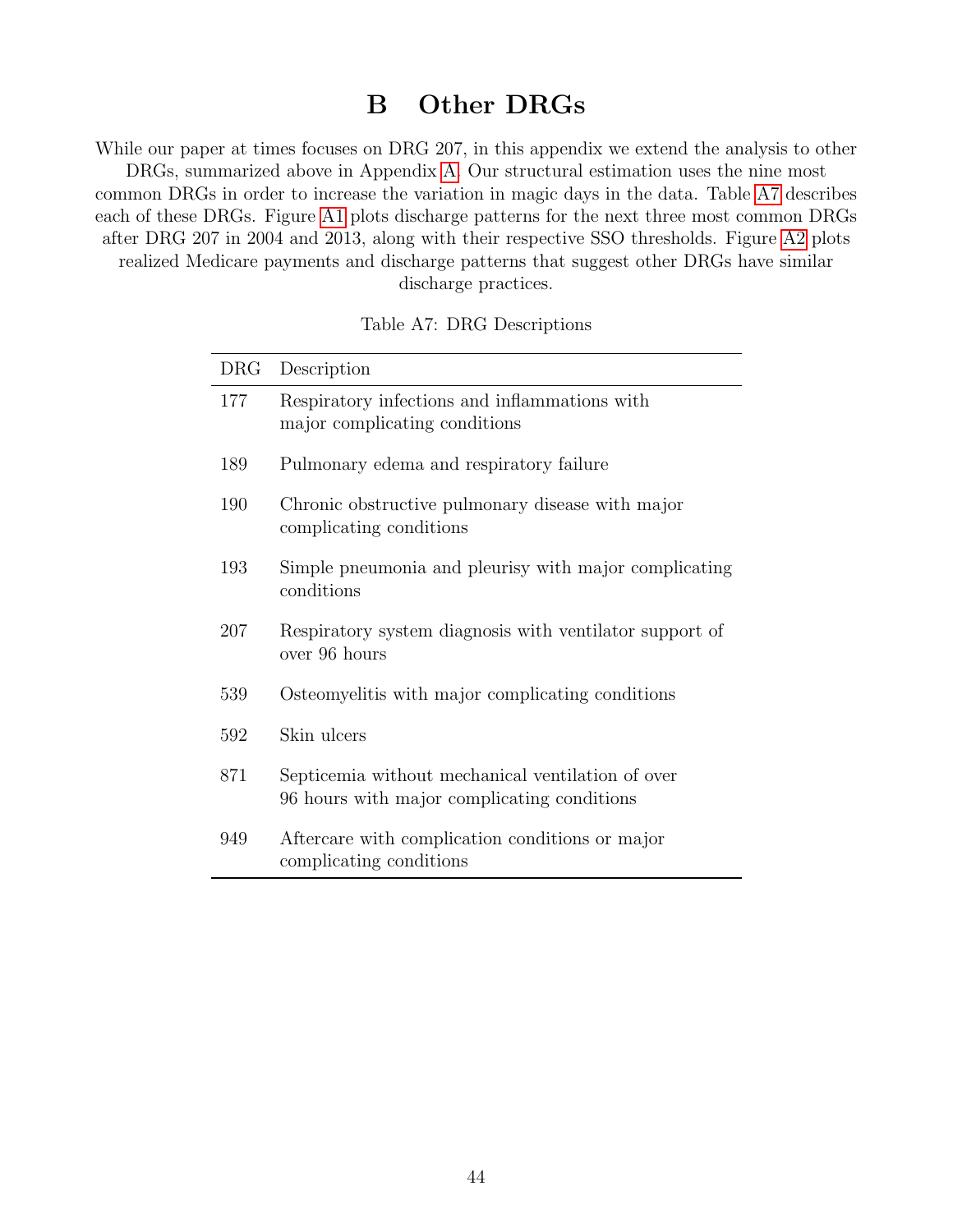

(e) Discharge practices for DRG 177 in 2004 (f) Discharge practices for DRG 177 in 2013

Figure A1: Discharge timing across DRGs and years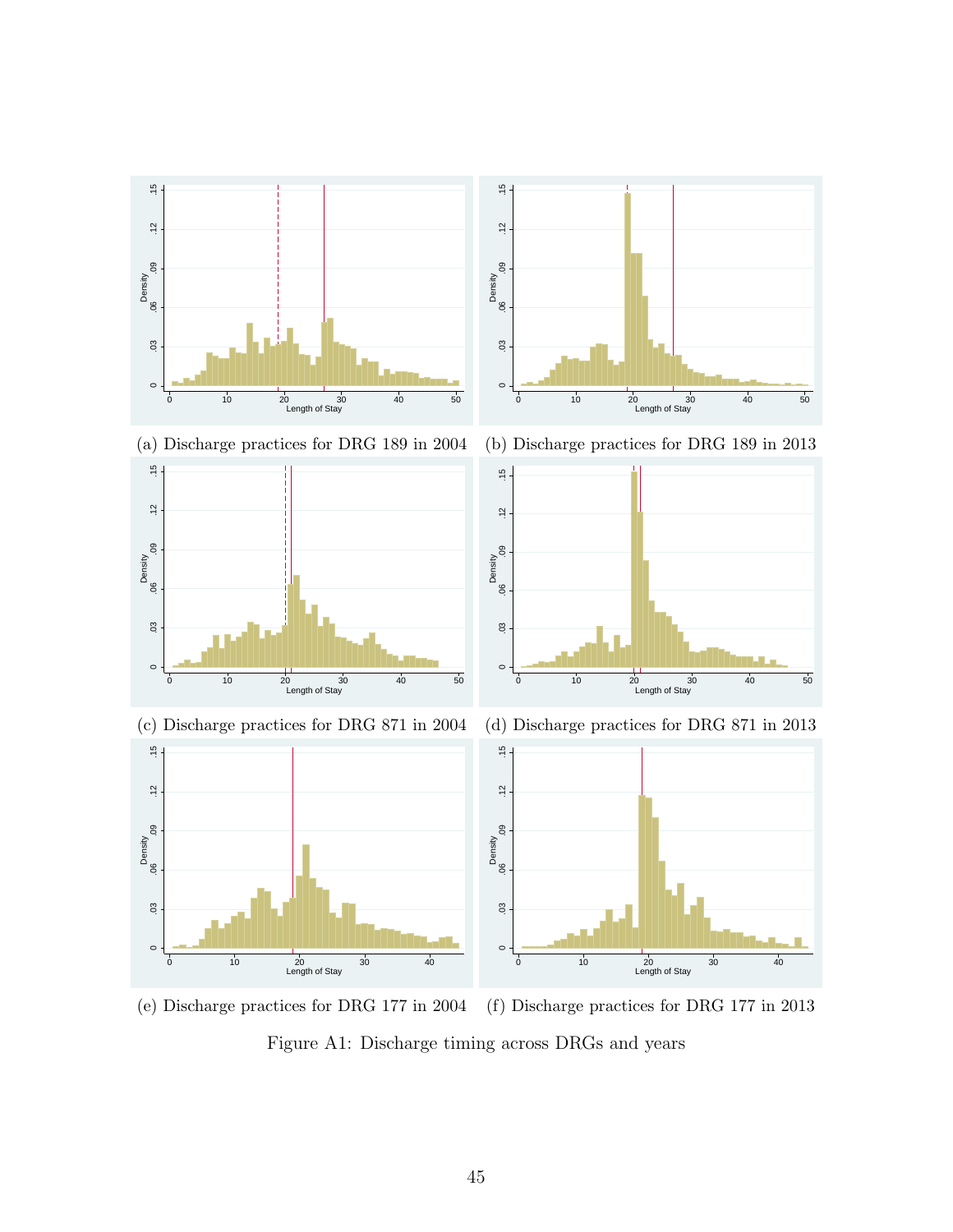

Figure A2: Costs, payoffs and discharge patterns for other DRGs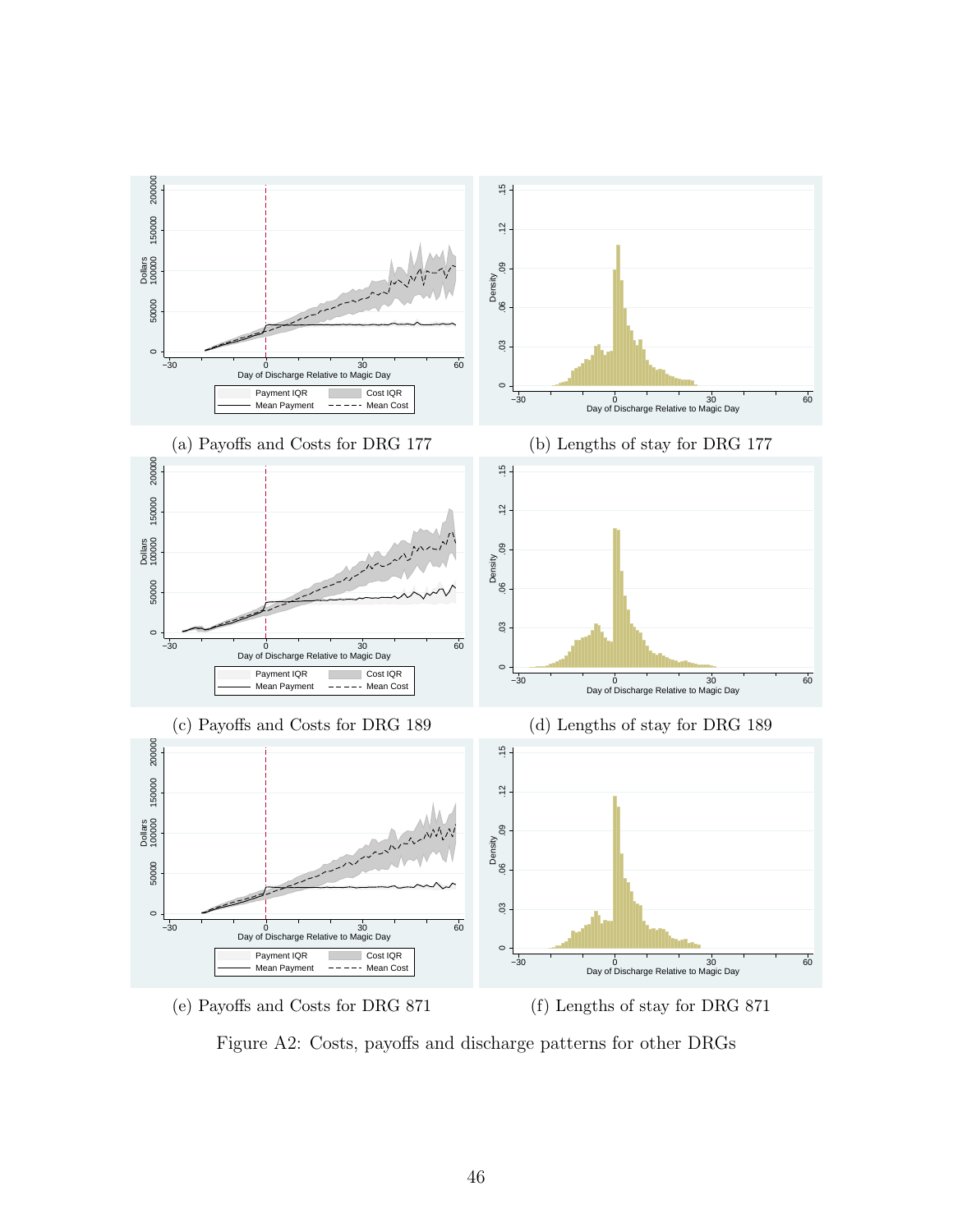# C Payment Policy Details & Example

Medicare calculates the PPS by starting with an LTCH Standard Federal Rate, or LTCH base rate, which was \$39,794.95 in FY2010. Two adjustments are then applied to this base rate. The first is a hospital wage index adjustment that incorporates geographic differences in costs due to health-sector wages. The second is a Medicare severity long-term care diagnosis related

group (MT-LTC-DRG) adjustment. The MT-LTC-DRG weight adjusts the payment to account for patient diagnoses (principal and secondary), procedures, age, sex, and discharge status based on the expected relative costliness of patients in each group. The final adjusted

amount is known as the full LTCH payment.

For short stays, Medicare pays LTCHs the least of the following:

- 1. The full MS-LTC-DRG payment, or
- 2. 100 percent of the cost of the case, or
- 3. 120 percent of the MS-LTC-DRG specific per-diem amount multiplied by the length of stay, or
- 4. A blend of the inpatient MS-DRG amount and 120 percent of the LTCH per-diem amount, where the portion coming from the LTCH per-diem amount increases with the length of stay.

Starting in calendar year 2013 there is also a "very short stay outlier" payment. Cases with stays less than or equal to the IPPS average length of stay are reimbursed at weakly lower rates than SSOs. These payments are set to the least of the four possibilities enumerated in the SSO

case above but replace the blended case with just the inpatient MS-DRG amount.<sup>43</sup>

### Full MS-LTC-DRG payment

| Example of Full LTCH-PPS Payment in 2010, DRG 207          |                                          |
|------------------------------------------------------------|------------------------------------------|
| <b>LTCH</b> Base Rate                                      | \$39,794.95                              |
| Labor-related portion of base rate                         | $$39,794.95 \times 0.75779 = $30,156.22$ |
| Non-labor related portion of base rate                     | $$39,794.95 \times 0.24221 = $9,638.73$  |
| Labor-related portion adjusted for wage index (CBSA 16974) | $$30,156.22 \times 1.0471 = $31,576.57$  |
| Wage-adjusted LTCH Base Rate                               | \$41,215.31                              |
| MS-LTC-DRG 207 Relative Weight                             | 2.0288                                   |
| Total Adjusted Federal Prospective Payment                 | $$41,215.31 \times 2.0288 = $83,617.62$  |

For more examples of computing full LTCH-PPS payments, see CMS document: [https://www.cms.gov/Medicare/Medicare-Fee-for-Service-Payment/](https://www.cms.gov/Medicare/Medicare-Fee-for-Service-Payment/LongTermCareHospitalPPS/Downloads/LTCH_sso_ex_2007and2008.zip) [LongTermCareHospitalPPS/Downloads/LTCH\\_sso\\_ex\\_2007and2008.zip](https://www.cms.gov/Medicare/Medicare-Fee-for-Service-Payment/LongTermCareHospitalPPS/Downloads/LTCH_sso_ex_2007and2008.zip).

<sup>43</sup>To discourage LTCHs from avoiding extremely high-cost patients, Medicare will share costs beyond what are reimbursed through the standard long-term care payment. In 2015, for example, if the costs incurred by an LTCH were more than the full long-term care payment plus \$14,972, then Medicare will pay 80 percent of the difference. According to our data, this happens in about 10 percent of long-term stays for DRG 207.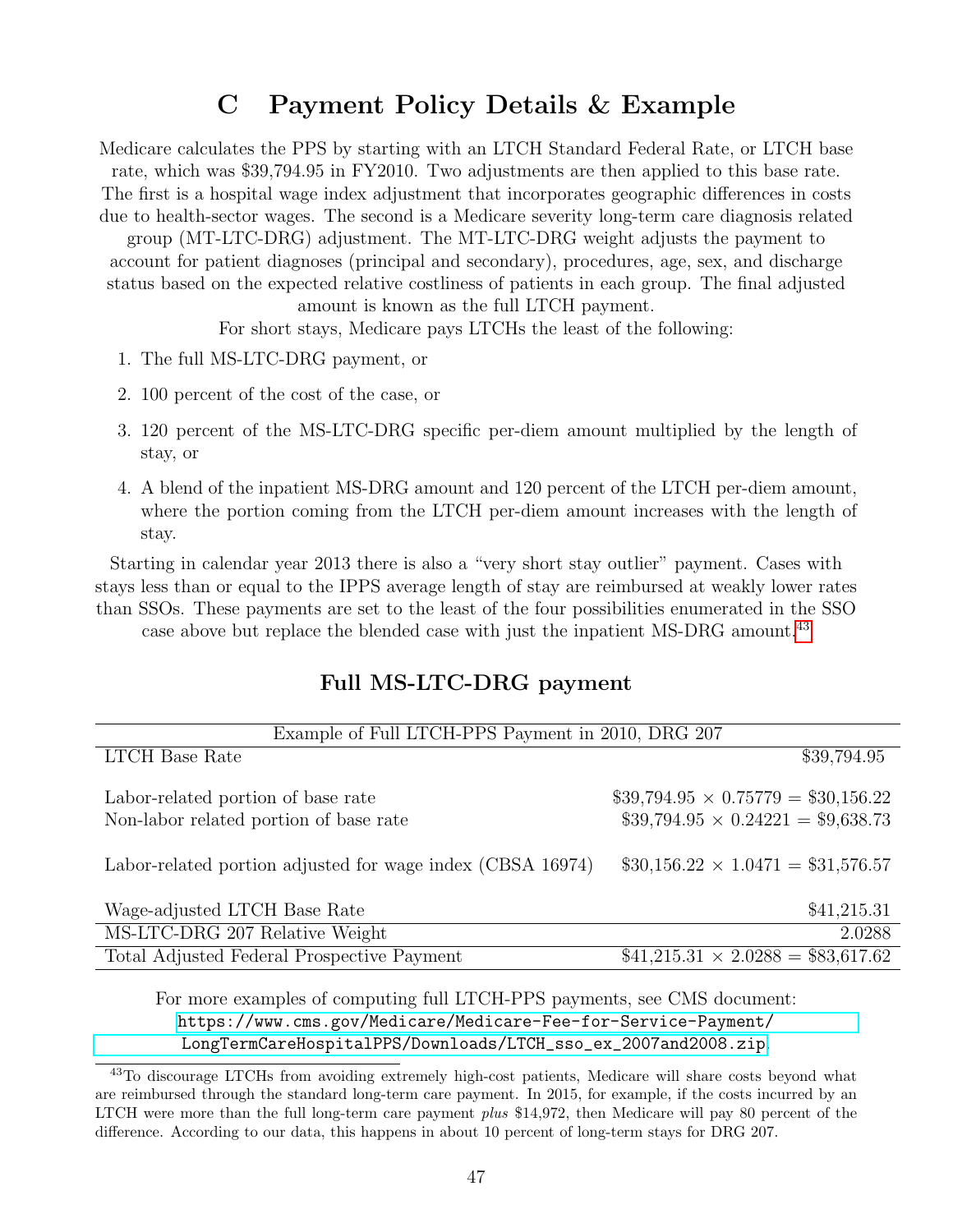#### 100 percent of cost of case

 $\cot$  of case  $\equiv$  (covered charges)  $\times$  (cost-to-charge ratio)

The hospital-specific cost-to-charge ratio is just what it sounds like. It is calculated for each hospital using cost data from the most recent cost report submitted from that hospital. Hospital CCR has two parts: operative CCR (total Medicare operating costs / total Medicare operating charges) and capital CCR (total Medicare capital costs / total Medicare capital charges). The CCR for each year is published in the LTCH Impact Files in August before the year begins and is based on most recent historical Medicare cost reports which are required on an annual basis.

 $$45,501.00 \times 0.311 = $14,150.81 = Estimated Cost$ 

\*Assumes covered charges =  $$45,501.00$  and hospital CCR = 0.311.

### 120 percent of per-diem amount

\*LTC-DRG average length of stay: 26.6 days. This case assumes an 8 day length of stay.

MS-LTC-DRG per diem = Full LTC-DRG Payment / Average Length of Stay of the LTC-DRG  $=$  \$45, 060.70/26.6 days  $= $1,698.34$  per day 120 percent of per-diem amount  $= $1,698.34 \times 8$  days  $\times 1.2$  $= $16, 304.06$ 

### Blend Alternative

Computing the IPPS payment is considerably more involved, so for this example we simply assume it is \$24,442.17. The portion coming from the 120 percent of LTCH per diem is:  $\frac{\text{length of stay}}{\text{SSO threshold}} = \frac{8}{22.2} = 0.36$ . The rest comes from the inpatient comparable per-diem amount that, after a complex series of calculations, is \$24,442.17. The blended amount is then:

 $0.36 \times $16,304.06 + 0.64 \times $24442.17 = $21,512.45$ 

Since the "100 percent of cost" amount is the least, the law indicates that it is the will be paid

out.

After our data period, CMS has continued to make changes to the LTCH-PPS. In FY 2018, the "very short stay outlier" payment was eliminated. In addition, CMS began calculating

payments for discharges prior to the SSO threshold according to the "blended" formula described in option 4 above rather than the lowest payment of all four options. This change, which effectively raised payments for discharges prior to the SSO threshold, was implemented in part due to concerns that hospitals were delaying discharges in response to the SSO policy.44 However, the revised policy still results in a discontinuity in payments at the SSO threshold.

<sup>44</sup>See [http://www.cms.gov/Outreach-and-Education/Medicare-Learning-Network-MLN/](http://www.cms.gov/Outreach-and-Education/Medicare-Learning-Network-MLN/MLNMattersArticles/downloads/MM10273.pdf)

[MLNMattersArticles/downloads/MM10273.pdf](http://www.cms.gov/Outreach-and-Education/Medicare-Learning-Network-MLN/MLNMattersArticles/downloads/MM10273.pdf) for a detailed list of recent policy changes regarding LTCH payments.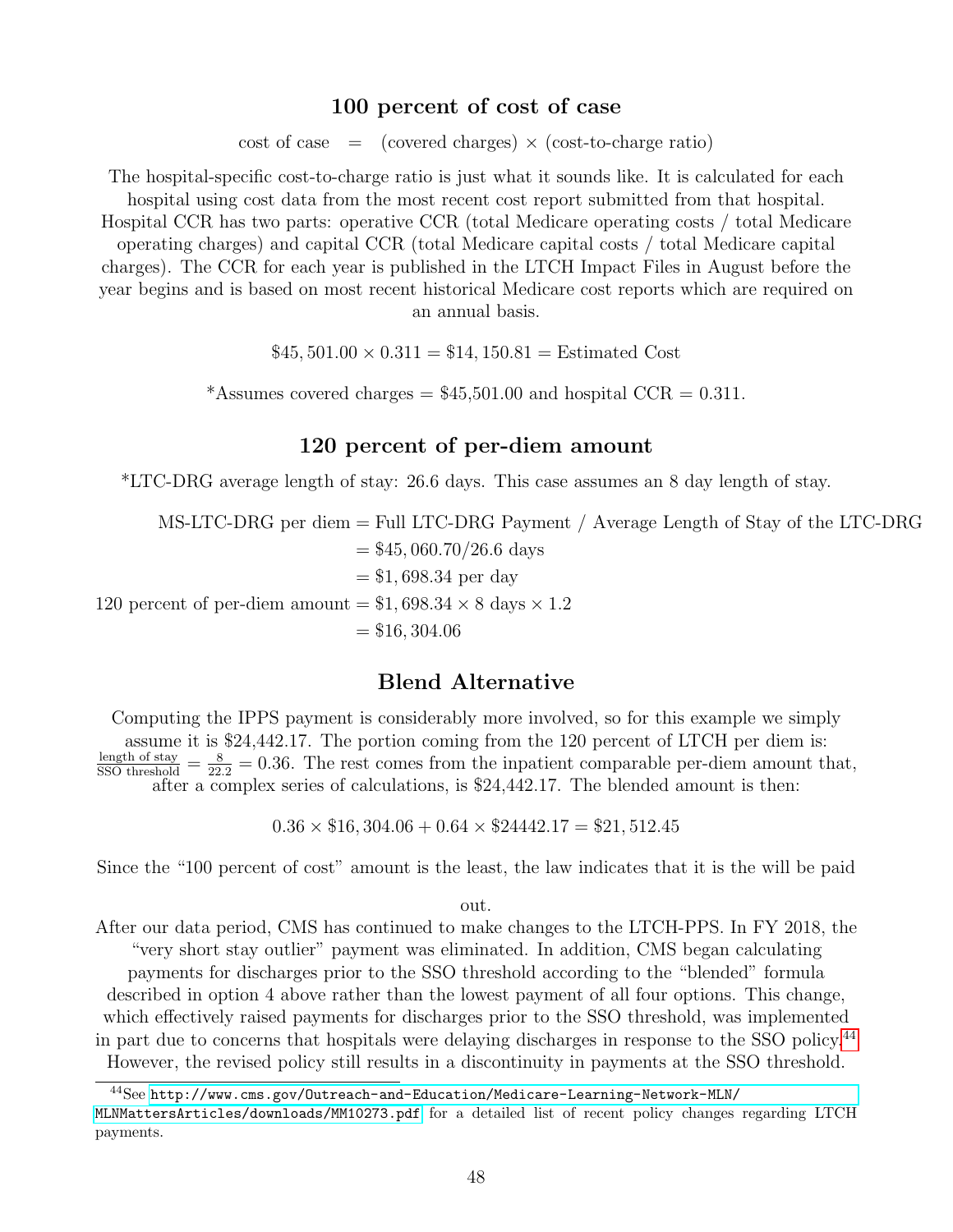### D Probit Model: Coefficient Estimates and other DRGs

Table A8 contains the estimated coefficients from the probit model for DRG 207. Table A9 presents the estimated marginal effects of the baseline probit model for other DRGs. Table A10 shows (a sample of) the estimated probit coefficients for the interacted models for DRG 207.

|                | Coefficients                             | Std. Err.       |
|----------------|------------------------------------------|-----------------|
|                | Days relative to magic day $(\lambda s)$ |                 |
| $-14$          | $\overline{0}$                           | (Omitted group) |
| $-13$          | $-0.021$                                 | (0.022)         |
| $-12$          | 0.068                                    | (0.026)         |
| $-11$          | 0.103                                    | (0.029)         |
| $-10$          | 0.193                                    | (0.032)         |
| $-9$           | 0.333                                    | (0.036)         |
| $-8$           | 0.446                                    | (0.041)         |
| $-7$           | 0.497                                    | (0.046)         |
| $-6$           | 0.482                                    | (0.051)         |
| $-5$           | 0.486                                    | (0.053)         |
| $-4$           | 0.514                                    | (0.062)         |
| $-3$           | 0.522                                    | (0.066)         |
| $-2$           | 0.568                                    | (0.070)         |
| $-1$           | 0.665                                    | (0.075)         |
| $\overline{0}$ | 1.601                                    | (0.080)         |
| $\mathbf 1$    | 1.470                                    | (0.087)         |
| $\overline{2}$ | 1.414                                    | (0.089)         |
| 3              | 1.413                                    | (0.094)         |
| $\overline{4}$ | 1.430                                    | (0.099)         |
| $\overline{5}$ | 1.566                                    | (0.104)         |
| $\overline{6}$ | 1.659                                    | (0.105)         |
| $\overline{7}$ | 1.608                                    | (0.109)         |
| 8              | 1.538                                    | (0.113)         |
| 9              | 1.495                                    | (0.117)         |
| 10             | 1.496                                    | (0.121)         |
| 11             | 1.518                                    | (0.125)         |
| 12             | 1.596                                    | (0.129)         |
| 13             | 1.693                                    | (0.132)         |
| 14             | 1.646                                    | (0.135)         |
|                | Underlying Hazard Rate                   |                 |
| $t\,$          | $-0.048$                                 | (0.009)         |
| $t^2$          | 0.0004                                   | (0.0001)        |
|                | $-1.893$<br>Constant                     | (0.107)         |

Table A8: Probit Estimates for DRG 207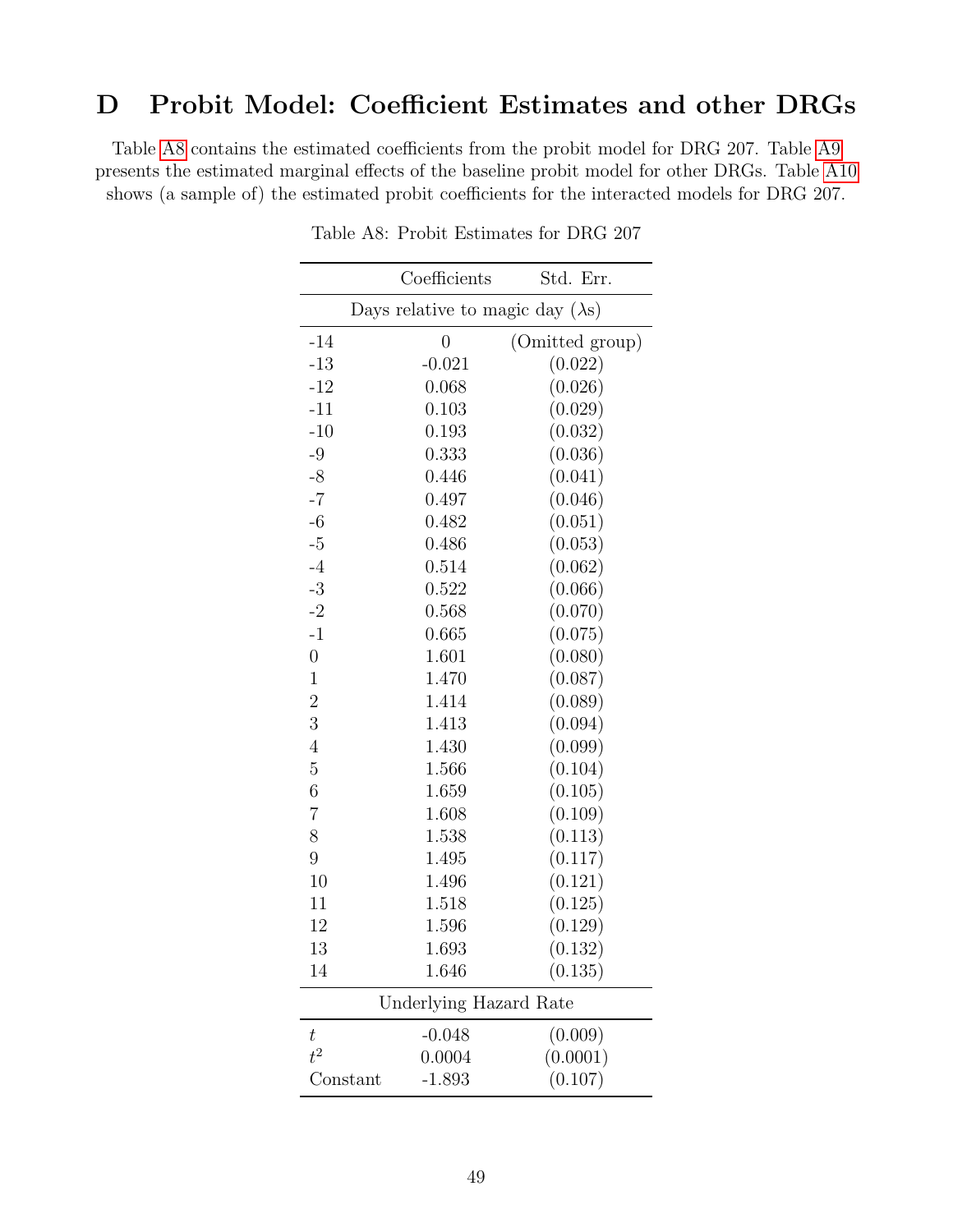| Day of         | Probability of Discharge  | Probability of Discharge                | Hazard             |  |  |
|----------------|---------------------------|-----------------------------------------|--------------------|--|--|
| stay $(t)$     | on Magic Day <sup>1</sup> | on Day Preceding Magic Day <sup>2</sup> | Ratio <sup>3</sup> |  |  |
|                |                           | <b>DRG 189</b>                          |                    |  |  |
| 19             | 11.02                     | 1.73                                    | 6.39               |  |  |
|                | (0.358)                   | (0.074)                                 | [204.9]            |  |  |
| 20             | 11.40                     | 1.81                                    | 6.29               |  |  |
|                | (0.353)                   | (0.080)                                 | [203.3]            |  |  |
| 21             | 11.77                     | 1.90                                    | 6.20               |  |  |
|                | (0.352)                   | (0.086)                                 | [201.3]            |  |  |
| 22             | 12.11                     | 1.98                                    | 6.12               |  |  |
|                | (0.354)                   | (0.093)                                 | [199.0]            |  |  |
| 23             | 12.23                     | 2.06                                    | 6.05               |  |  |
|                | (0.358)                   | (0.101)                                 | [196.5]            |  |  |
| 24             | 12.72                     | 2.13                                    | 5.98               |  |  |
|                | (0.364)                   | (0.109)                                 | [193.8]            |  |  |
| 25             | 12.99                     | 2.19                                    | 5.92               |  |  |
|                | (0.372)                   | (0.117)                                 | [191.0]            |  |  |
| 26             | 13.23                     | 2.25                                    | 5.87               |  |  |
|                | (0.382)                   | (0.125)                                 | [188.0]            |  |  |
| 27             | 13.43                     | 2.30                                    | 5.83               |  |  |
|                | (0.393)                   | (0.134)                                 | [184.9]            |  |  |
| <b>DRG 871</b> |                           |                                         |                    |  |  |
| 19             | 11.80                     | 1.72                                    | 6.87               |  |  |
|                | (0.716)                   | (0.088)                                 | [115.7]            |  |  |
| 20             | 13.02                     | 1.99                                    | 6.55               |  |  |
|                | (0.619)                   | (0.119)                                 | [103.7]            |  |  |
| 21             | 14.22                     | 2.27                                    | 6.27               |  |  |
|                | (0.629)                   | (0.183)                                 | [91.43]            |  |  |
|                |                           | <b>DRG 177</b>                          |                    |  |  |
| 19             | 9.56                      | 2.54                                    | 3.77               |  |  |
|                | (0.499)                   | (0.120)                                 | [86.05]            |  |  |
| 20             | 10.22                     | 2.77                                    | 3.69               |  |  |
|                | (0.567)                   | (0.139)                                 | [91.55]            |  |  |

Table A9: Marginal Effects on Probability of Discharge Other DRGs

Note: Standard errors in parentheses. P-values in brackets. This sample contains only episodes of hospitalization that terminated in discharge to home care or nursing facilities.

<sup>1</sup>  $\Phi(\gamma_0 + \gamma_1 t + \gamma_2 t^2 + \mu_0) * 100$ 

<sup>2</sup>  $\Phi(\gamma_0 + \gamma_1 t + \gamma_2 t^2 + \mu_{-1}) * 100$ 

<sup>3</sup> Hazard ratio:  $\frac{\Phi(\gamma_0 + \gamma_1 t + \gamma_2 t^2 + \mu_0)}{\Phi(\gamma_0 + \gamma_1 t + \gamma_2 t^2 + \mu_0)}$  $\frac{\Psi(\gamma_0 + \gamma_1 t + \gamma_2 t + \mu_0)}{\Phi(\gamma_0 + \gamma_1 t + \gamma_2 t^2 + \mu_{-1})}$ . Square brackets contain the p-value from a Wald test for  $H_0$ :  $HR = \frac{\Phi(\gamma_0 + \gamma_1 t + \gamma_2 t^2 + \mu_0)}{\Phi(\gamma_0 + \gamma_1 t + \gamma_2 t^2 + \mu_0)}$ 

 $\frac{\Psi(\gamma_0 + \gamma_1 t + \gamma_2 t + \mu_0)}{\Phi(\gamma_0 + \gamma_1 t + \gamma_2 t^2 + \mu_{-1})} = 1.$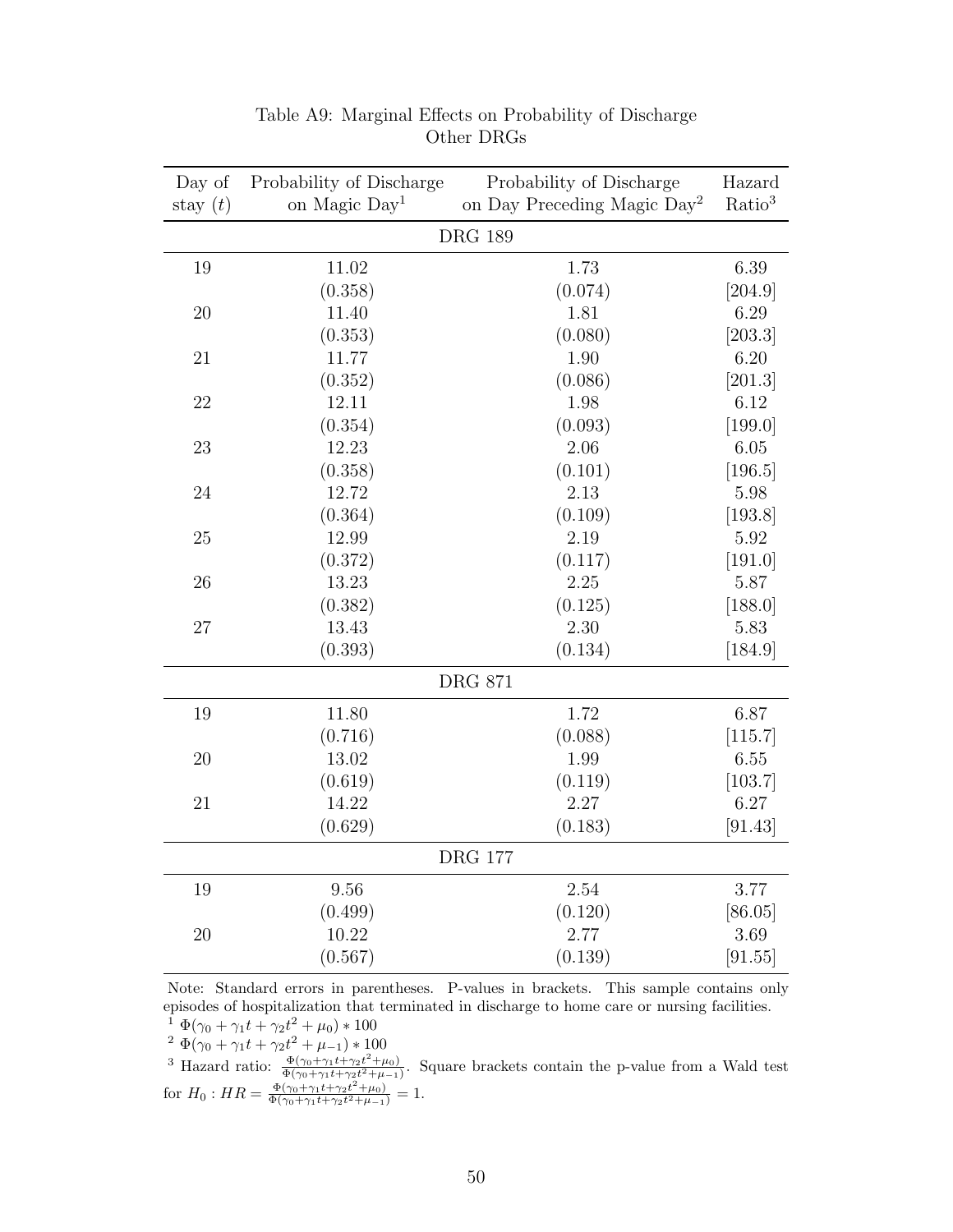| Model $\#$ /Partition | SSO Threshold Day Preceding Day |                 |
|-----------------------|---------------------------------|-----------------|
| $Model \#1:$          |                                 |                 |
| For-profit            | 2.96<br>(0.332)                 | 1.95<br>(0.333) |
| Not for profit        | 2.85<br>(0.340)                 | 2.12<br>(0.332) |
| $Model \#2:$          |                                 |                 |
| Kindred and Select    | 3.09<br>(0.322)                 | 2.05<br>(0.324) |
| Other                 | 2.99<br>(0.328)                 | 2.17<br>(0.322) |
| Model $#3$ :          |                                 |                 |
| After Acquisition     | 3.27<br>(0.247)                 | 2.02<br>(0.245) |
| Before Acquisition    | 3.21<br>(0.254)                 | 2.32<br>(0.249) |
| Never Acquired        | 3.13<br>(0.246)                 | 2.22<br>(0.242) |
| Model $\#4$ :         |                                 |                 |
| HwH                   | 2.36<br>(0.284)                 | 3.41<br>(0.284) |
| Not HwH               | 2.31<br>(0.282)                 | 3.19<br>(0.287) |

Table A10: Selected Probit Coefficients by Subgroup, DRG 207 at  $day=29$ 

Note: Standard errors in parentheses.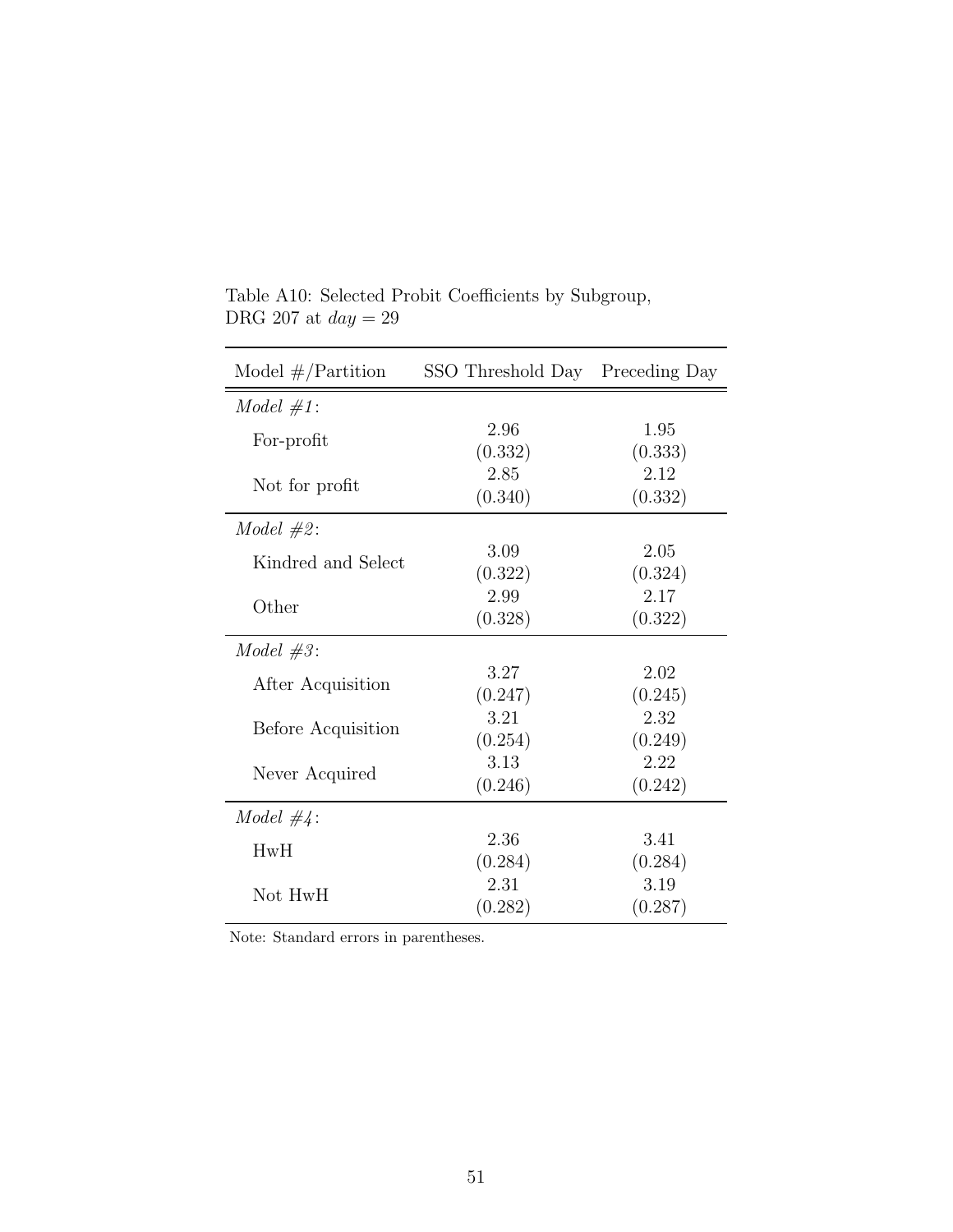### E Strategic Discharge and Capacity Constraints

This appendix considers whether capacity constraints affect LTCHs' decisions to strategically discharge patients. Measuring the capacity utilization of LTCHs is difficult because we only have data for their Medicare patients, and even then we only observe the quarter of the year in which their stays began. Nevertheless, we can create a rough proxy for capacity utilization by constructing a variable for each LTCH-quarter that gives the number of Medicare patient-days per LTCH bed per quarter across all the DRGs in our data. We use this variable to gauge how the probability of discharge varies across our measure of capacity utilization, with the idea being that hospitals that routinely have more patients per bed would also be more likely to be capacity constrained.45 Table A11 shows the probability of being discharged on the magic day and the day before it for DRG 207, the main DRG we analyze in the paper. Broken down by decile based on the number of Medicare patient-days per LTCH bed per quarter (so the 10th decile is the set of hospitals that have the most Medicare patient-days per LTCH bed per quarter, i.e., the hospitals that are the most capacity constrained according to this rough measure of capacity utilization), the ratio of the discharge probabilities for the magic day over the day before it clearly shows that the probability of engaging in strategic discharge initially increases in the LTCH's capacity utilization, but then flattens out.

| Medicare Patient Days | Probability of Discharge |               |       | P-value of difference |  |
|-----------------------|--------------------------|---------------|-------|-----------------------|--|
| Per Bed Decile        | SSO Threshold Day        | Preceding Day | Ratio | with lower decile     |  |
|                       | 0.048                    | 0.016         | 2.99  |                       |  |
| $\overline{2}$        | 0.066                    | 0.013         | 5.23  | 0.000                 |  |
| 3                     | 0.078                    | 0.011         | 7.29  | 0.000                 |  |
| 4                     | 0.081                    | 0.01          | 8.17  | 0.250                 |  |
| 5                     | 0.09                     | 0.01          | 8.8   | 0.001                 |  |
| 6                     | 0.088                    | 0.009         | 9.79  | 0.417                 |  |
|                       | 0.095                    | 0.009         | 10.79 | 0.022                 |  |
| 8                     | 0.091                    | 0.01          | 9.39  | 0.219                 |  |
| 9                     | 0.091                    | 0.011         | 8.65  | 0.980                 |  |
| 10                    | 0.09                     | 0.01          | 8.76  | 0.866                 |  |
|                       |                          |               |       |                       |  |

Table A11: Strategic Discharge by Capacity Utilization

Note: The proxy for capacity constraint is described in the text. Discharge results are for DRG 207.

Motivated by the summary statistics in Table A11, we further consider this issue using the same type of probit analysis as in Section 4.2. Table A12 shows that LTCHs in the first tercile of capacity utilization (i.e., the least capacity constrained) engage in less strategic discharging than hospitals in the second or third tercile (between the second and third there is no statistically significant difference).

The next two tables show the heterogeneous effects of this relationship across different hospital types. Table A13 repeats the analysis from Table A12 but interacts the extent of capacity utilization with indicators for whether the LTCH is a for-profit facility or not. The table shows that the difference in strategic discharging across for-profit and non-profit LTCHs is greatest

<sup>45</sup>It should be noted that this proxy for capacity utilization may suffer from non-classical measurement error, as it may be correlated with other factors such as the Medicare share of total hospital days at each LTCH.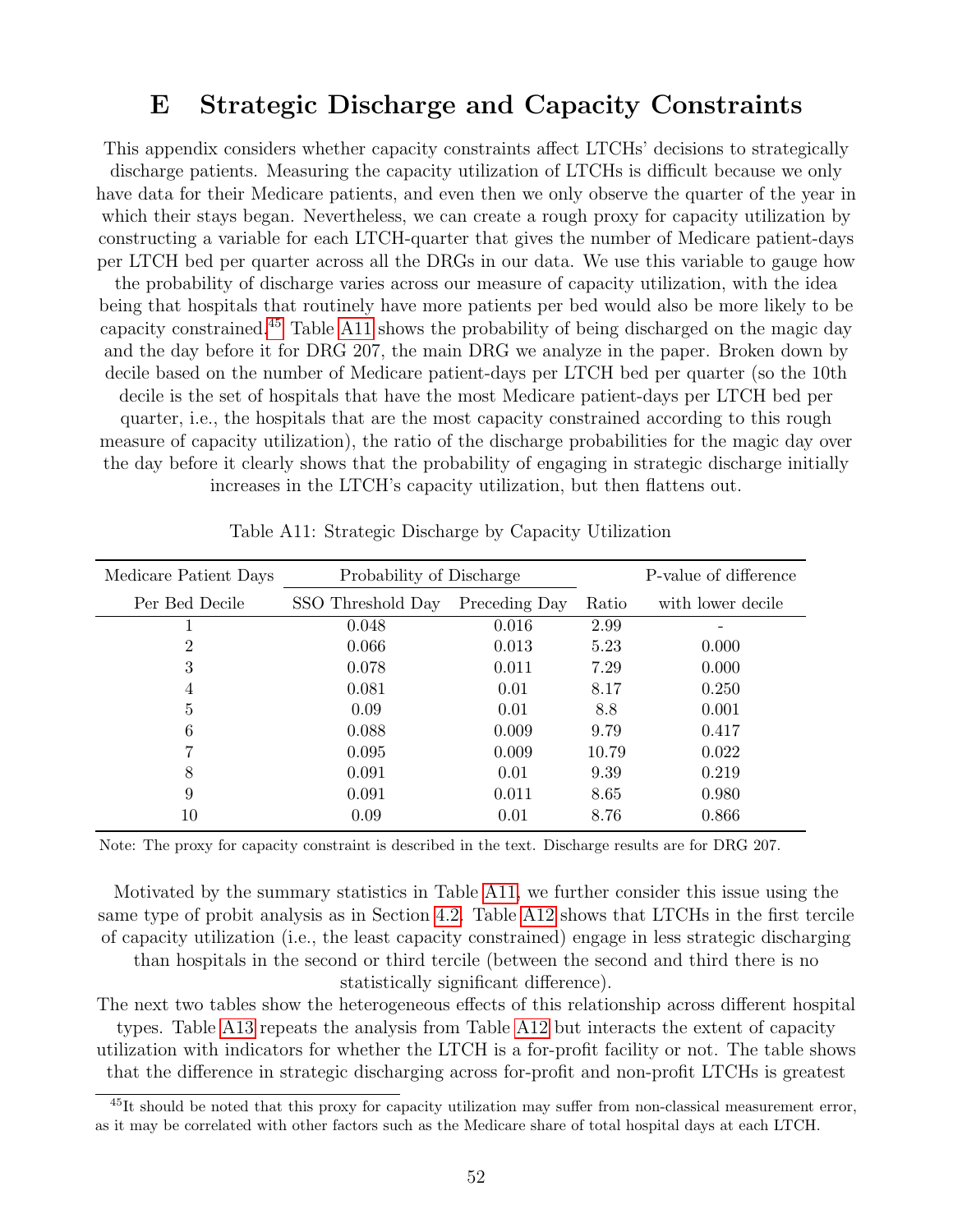|                                         | Predicted Prob. of Discharge | Hazard        | Ratio of |                            |
|-----------------------------------------|------------------------------|---------------|----------|----------------------------|
|                                         | SSO Threshold Day            | Preceding Day | Ratio    | Hazard Ratios <sup>1</sup> |
| <i>Tercile of Capacity Utilization:</i> |                              |               |          |                            |
| First                                   | 7.36                         | 1.31          | 5.63     |                            |
|                                         | (0.381)                      | (0.121)       | [0.000]  |                            |
|                                         | 9.38                         | 1.00          | 9.31     | 1.65                       |
| Second                                  | (0.435)                      | (0.079)       | [0.000]  | [0.000]                    |
|                                         |                              | 0.949         | 9.90     |                            |
| Third                                   | 9.39<br>(0.481)              | (0.070)       | [0.000]  | 1.76<br>[0.000]            |
|                                         |                              |               |          |                            |

Table A12: Probit Marginal Effects by Capacity Utilization, DRG 207

Note: Standard errors in parentheses. P-values in brackets. This sample contains only episodes of hospitalization that terminated in discharge to home care or nursing facilities.

<sup>1</sup> Ratio of hazard ratios are relative to the first tercile.

within the bottom tercile of capacity utilization. Furthermore, only non-profit LTCHs become more likely to strategically discharge patients as they become more capacity constrained. Table A14 repeats the analysis from Table A12 but interacts the extent of capacity utilization with indicators for whether the LTCH is owned by a chain or not. The table shows that chain-owned LTCHs engage in more strategic discharging than non-chain-owned LTCHs, but this difference is mainly at lower levels of capacity utilization. Finally, while chain-owned LTCHs do not increase their use of strategic discharge until they become very capacity constrained (third tercile), non-chain-owned LTCHs do so at lower levels of capacity utilization.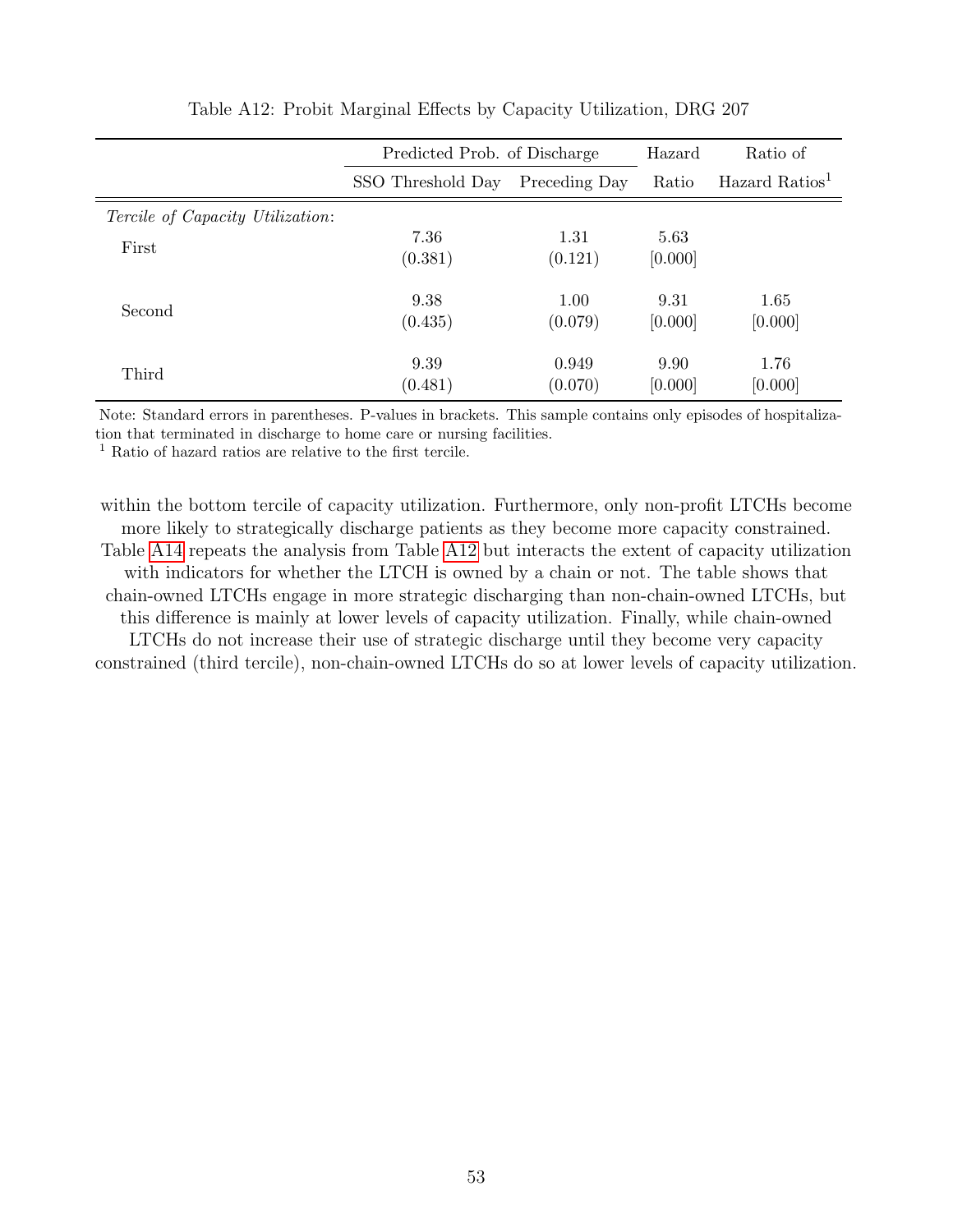|                                         | Predicted Prob. of Discharge |               | Hazard  | Within Ratio of            | Across Ratio of            |
|-----------------------------------------|------------------------------|---------------|---------|----------------------------|----------------------------|
|                                         | SSO Threshold Day            | Preceding Day | Ratio   | Hazard Ratios <sup>1</sup> | Hazard Ratios <sup>2</sup> |
| <i>Tercile of Capacity Utilization:</i> |                              |               |         |                            |                            |
| First:                                  |                              |               |         |                            |                            |
| For-Profit                              | 8.48                         | 1.03          | 8.14    |                            |                            |
|                                         | (0.482)                      | (0.110)       | [0.000] |                            |                            |
| Non-Profit                              | 5.54                         | 1.79          | 3.09    |                            | 2.63                       |
|                                         | (0.520)                      | (0.260)       | [0.002] |                            | [0.005]                    |
| Second:                                 |                              |               |         |                            |                            |
| For-Profit                              | 9.60                         | 0.91          | 10.55   | 1.30                       |                            |
|                                         | (0.480)                      | (0.079)       | [0.000] | [0.126]                    |                            |
| Non-Profit                              | 8.76                         | 1.29          | 6.79    | 2.19                       | 1.55                       |
|                                         | (0.730)                      | (0.200)       | [0.000] | [0.026]                    | [0.104]                    |
| Third:                                  |                              |               |         |                            |                            |
| For-Profit                              | 9.31                         | 0.86          | 10.83   | 1.33                       |                            |
|                                         | (0.526)                      | (0.066)       | [0.000] | [0.121]                    |                            |
| Non-Profit                              | 9.79                         | 1.39          | 7.04    | 2.28                       | 1.54                       |
|                                         | (1.130)                      | (0.215)       | [0.000] | [0.048]                    | [0.146]                    |

Table A13: Probit Marginal Effects by Capacity Utilization by For-Profit Status, DRG 207

Note: Standard errors in parentheses. P-values in brackets. This sample contains only episodes of hospitalization that terminated in discharge to home care or nursing facilities.

<sup>1</sup> Ratio of hazard ratios are relative to the first-tercile-capacity-row for the same type of hospital. That is, it compares for-profits (or non-profits) at different terciles of capacity utilization to those in the first tercile.

<sup>2</sup> Ratio of hazard ratios are relative to the same capacity-tercile-row for the other type of hospital. That is, it compares for-profits and non-profits within the same tercile of capacity utilization.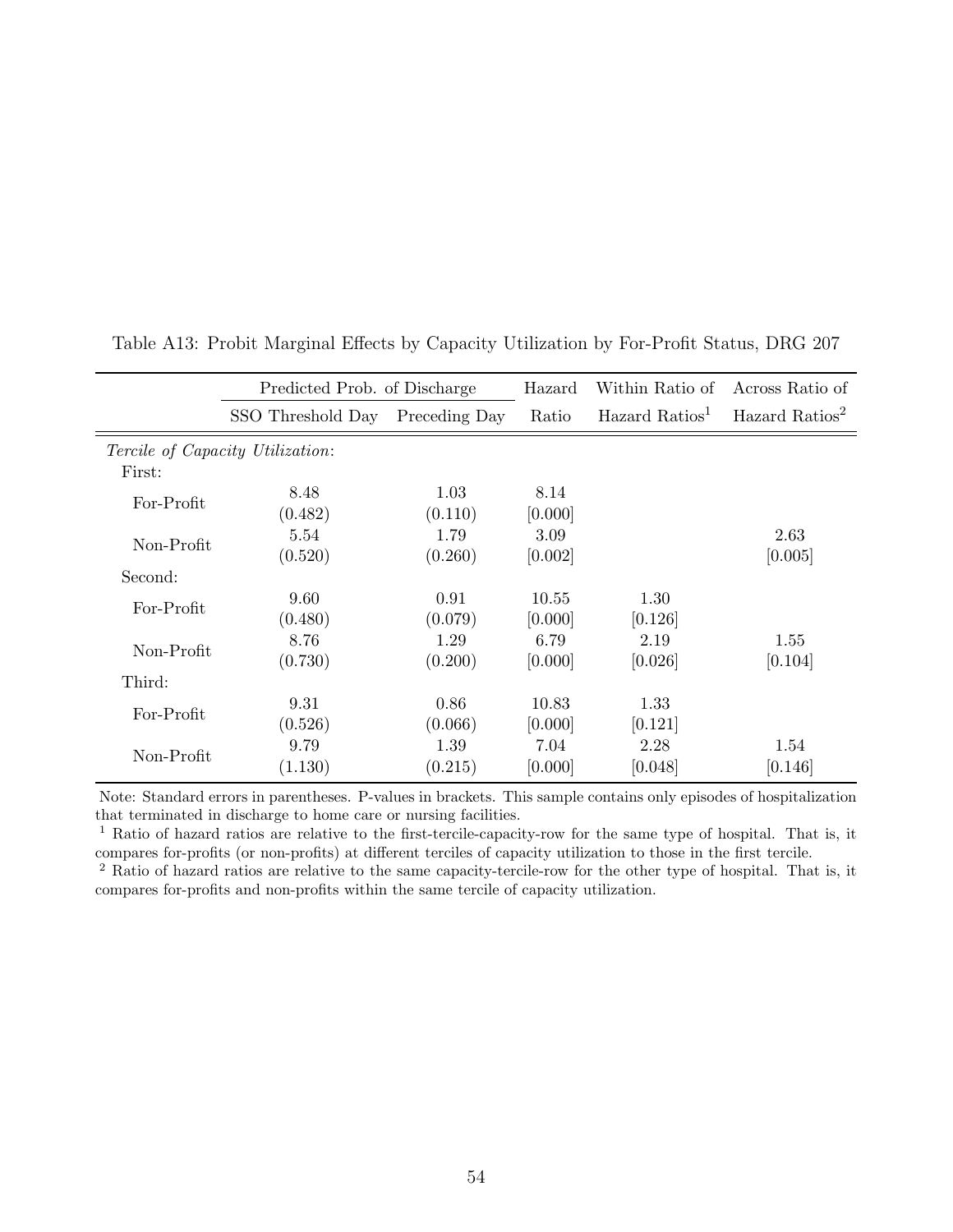|                                         | Predicted Prob. of Discharge |               | Hazard  | Within Ratio of            | Across Ratio of            |
|-----------------------------------------|------------------------------|---------------|---------|----------------------------|----------------------------|
|                                         | SSO Threshold Day            | Preceding Day | Ratio   | Hazard Ratios <sup>1</sup> | Hazard Ratios <sup>2</sup> |
| <i>Tercile of Capacity Utilization:</i> |                              |               |         |                            |                            |
| First:                                  |                              |               |         |                            |                            |
| Chain                                   | 8.52                         | 1.01          | 8.44    |                            |                            |
|                                         | (0.576)                      | (0.130)       | [0.000] |                            |                            |
| Non-Chain                               | 6.22                         | 1.58          | 3.94    |                            | 2.14                       |
|                                         | (0.471)                      | (0.191)       | [0.000] |                            | [0.011]                    |
| Second:                                 |                              |               |         |                            |                            |
| Chain                                   | 9.56                         | 0.91          | 10.50   | 1.24                       |                            |
|                                         | (0.503)                      | (0.091)       | [0.000] | [0.243]                    |                            |
| Non-Chain                               | 9.18                         | 1.12          | 8.20    | 2.08                       | 1.28                       |
|                                         | (0.725)                      | (0.133)       | [0.000] | [0.010]                    | [0.281]                    |
| Third:                                  |                              |               |         |                            |                            |
| Chain                                   | 9.71                         | 0.76          | 12.81   | 1.53                       |                            |
|                                         | (0.650)                      | (0.070)       | [0.000] | [0.081]                    |                            |
| Non-Chain                               | 8.87                         | 1.25          | 7.10    | 1.80                       | 1.80                       |
|                                         | (0.677)                      | (0.130)       | [0.000] | [0.025]                    | [0.166]                    |

Table A14: Probit Marginal Effects by Capacity Utilization by Chain-Owned Status, DRG 207

Note: Standard errors in parentheses. P-values in brackets. This sample contains only episodes of hospitalization that terminated in discharge to home care or nursing facilities.

<sup>1</sup> Ratio of hazard ratios are relative to the first-tercile-capacity-row for the same type of hospital. That is, it compares Chain-owned (or Non-chain-owned) at different terciles of capacity utilization to those in the first tercile. <sup>2</sup> Ratio of hazard ratios are relative to the same capacity-tercile-row for the other type of hospital. That is, it compares Chain-owned and Non-chain-owned within the same tercile of capacity utilization.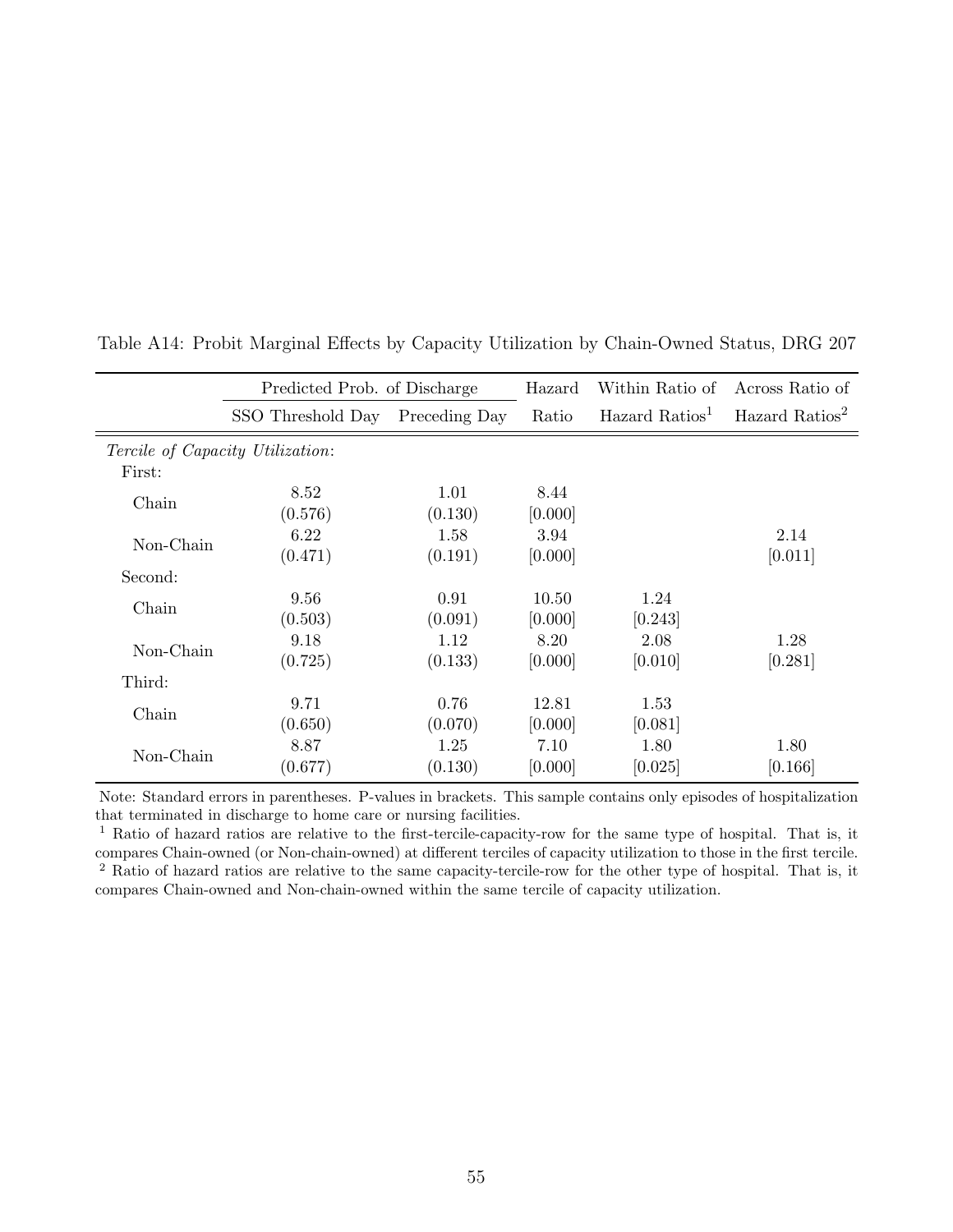# F Additional Figures for Counterfactual Analysis

Figure A3 displays the observed (solid line) discharge probabilities over time and the predicted (dashed line) discharge probabilities corresponding to the estimates in column (1) of Table 5, where the horizontal axis in these figures is the number of days relative to the magic day (vertical line).46 Panel (a) compares the predicted and observed discharge distributions for the entire sample of pooled DRGs while panel (b) focuses on just DRG 207.





Figure A4 compares the reimbursement schemes we consider in the counterfactual analysis to the current PPS.

<sup>46</sup>The predicted discharge probabilities are computed by simulating the model 100,000 times.